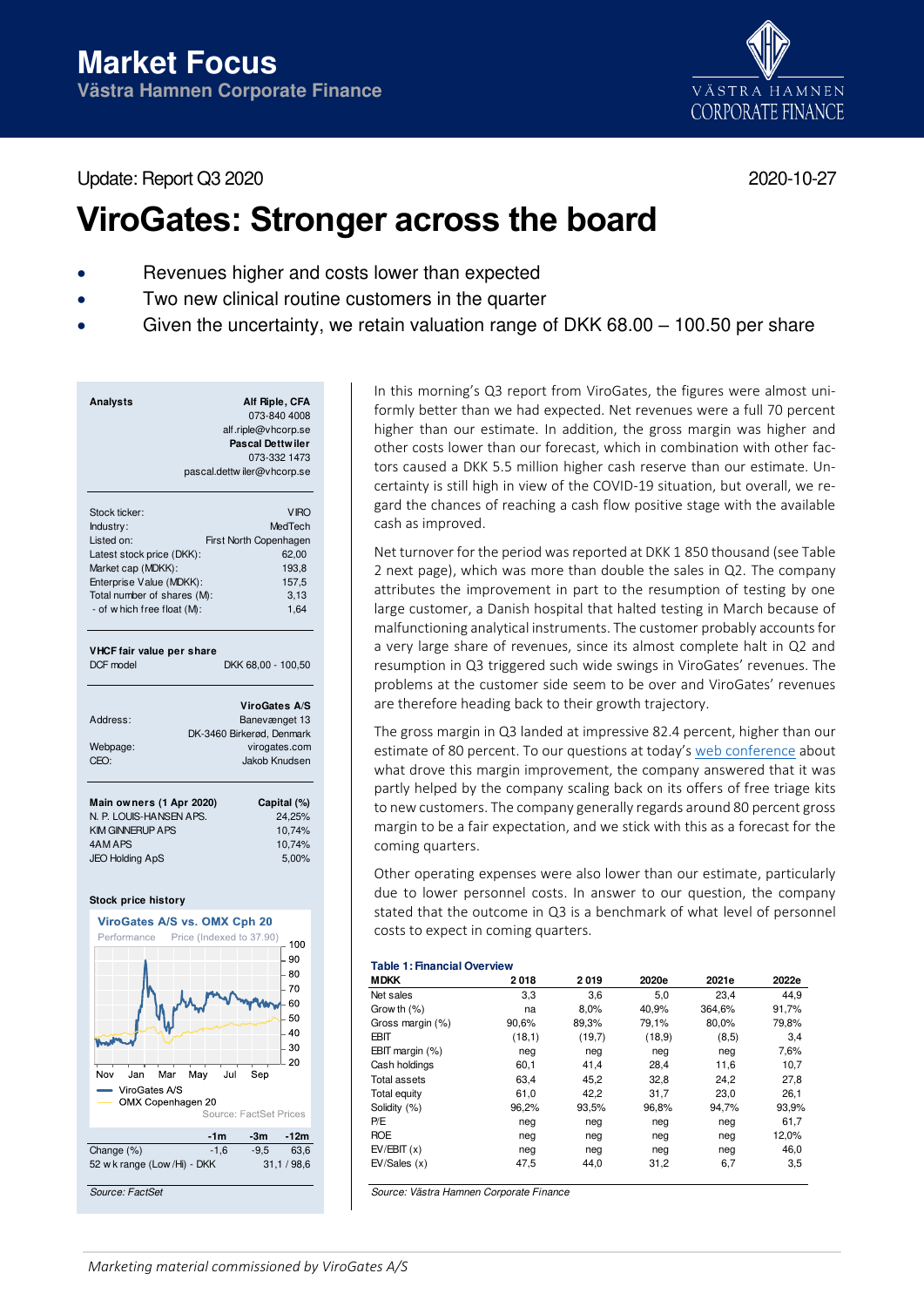## **Table 2: Estimates vs actual, Q3 2020**

| <b>kDKK</b>                     | Q3 '19  | Q3 '20est | Q3 '20act | Diff    |
|---------------------------------|---------|-----------|-----------|---------|
| Net Revenues                    | 551     | 1 0 8 6   | 1850      | 764     |
| <b>Total Revenues</b>           | 551     | 1086      | 1850      | 764     |
| Cost of Goods Sold              | (88)    | (217)     | (326)     | (109)   |
| Personnel Expenses              | (1975)  | (3 231)   | (2561)    | 670     |
| <b>Other Operating Expenses</b> | (2725)  | (2908)    | (2883)    | 25      |
| <b>Total OPEX</b>               | (4788)  | (6355)    | (5770)    | 585     |
| <b>EBITDA</b>                   | (4 237) | (5270)    | (3920)    | 1 350   |
| Amortisation and Depreciation   | 0       | (37)      | (59)      | (22)    |
| EBIT                            | (4237)  | (5307)    | (3979)    | 1 328   |
| Net Financial Items             | (66)    | (70)      | (74)      | (4)     |
| EBT                             | (4303)  | (5377)    | (4053)    | 1 3 2 4 |
| Tax                             | 309     |           | 305       | 305     |
| Net Profit                      | (3994)  | (5377)    | (3748)    | 1629    |
| Cash and Equivalents            | 47 626  | 32 544    | 38 030    | 5486    |
| <b>Total Equity</b>             | 48 993  | 34 128    | 35 757    | 1629    |

Source: Västra Hamnen Corporate Finance

As mentioned initially, the cash reserve at the end of Q3 ended up DKK 5 486 thousand higher than our estimate. Apart from EBIT overshooting our estimate by DKK 1 328 thousand, the main contribution came from an unforeseen increase in current liabilities. This can be explained by an advance payment from the EU Horizon 2020 grant program, where ViroGates is involved in developing suPARnostic triage guidelines for COVID-19 patients. The balance sheet item will be reduced as work is completed under the program, and the positive cash flow effect from Q3 will be gradually reversed.

Operationally, the company is adding more and more hospitals to its list of clinical routine customers. After having added two Spanish hospitals in Q2 and another two in Q3, the total now stands at 11, see Figure 1 below. It is clear that the company has got a real foothold in the Spanish market and this lends credibility to the company's ambition of having neighboring hospitals inspire each other to implement suPARnostic testing. This is promising with respect to adding even more hospital customers in Spain in coming months. However, it is also clear that Spain is undergoing a severe second wave of COVID-19. It is too early to tell whether this will hamper ViroGates' sales efforts more than it will drive demand for more test kits from its existing customers.



**Figure 1: Clinical routine customers**

Source: ViroGates A/S

ViroGates has not quantified the number of customers in pilot programmes, but informs us that the number is fairly unchanged "around fifty". This forms a solid base from which to recruit more routine customers and the company states an expectation that more clinical routine customers will be added in coming quarters.

Taking stock of the company and where it stands in relation to our forecasts, we think the third quarter was a step forward. We have made some minor adjustments to our valuation model in response. We have made a small upward adjustment to net revenues in Q4 2020 and a downward revision to personnel costs all through 2021. This, on top of the better than expected outcome in the latest quarter, yields a stronger projection for the development of cash reserves in coming quarters. Previously, we saw a risk of running out of cash before turning cash flow positive, and included a minor new equity issue in 2021 as

**Cash boosted by advance on EU grant** 

**Continued progress in Spain** 

**Slight forecast adjustments to the positive**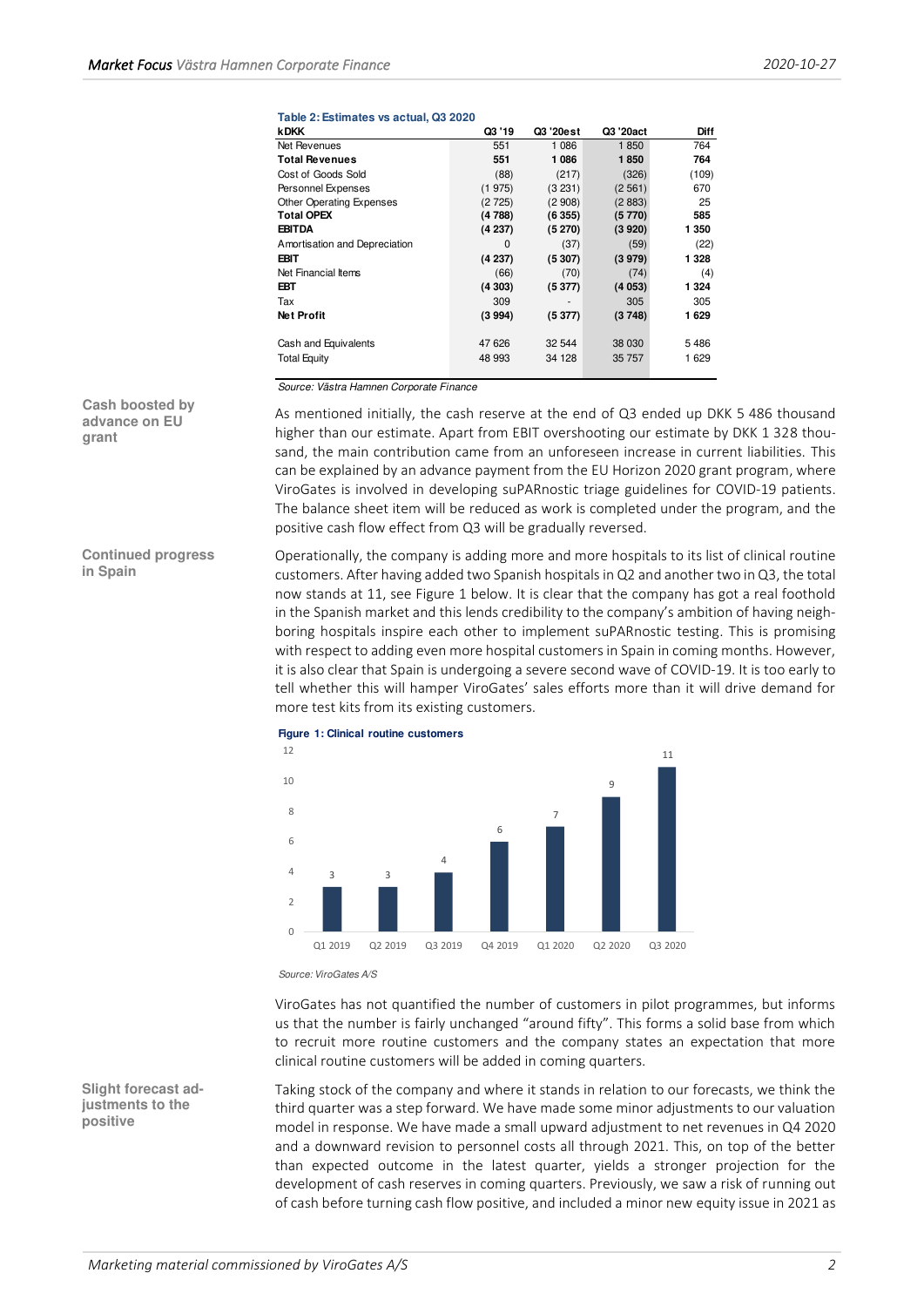a safety measure. In our present scenario, the company looks more likely to fulfill its financial goal of turning cash flow positive with the cash at hand, and we have deleted the capital injection next year from our forecast.

**We keep valuation at DKK 68.00 - 100.50 per share** 

The changes to our scenario are all to the positive, yet they are too small to make any marked impact on our valuation model. In consequence, we retain our valuation interval of DKK 68.00 – 100.50 per share.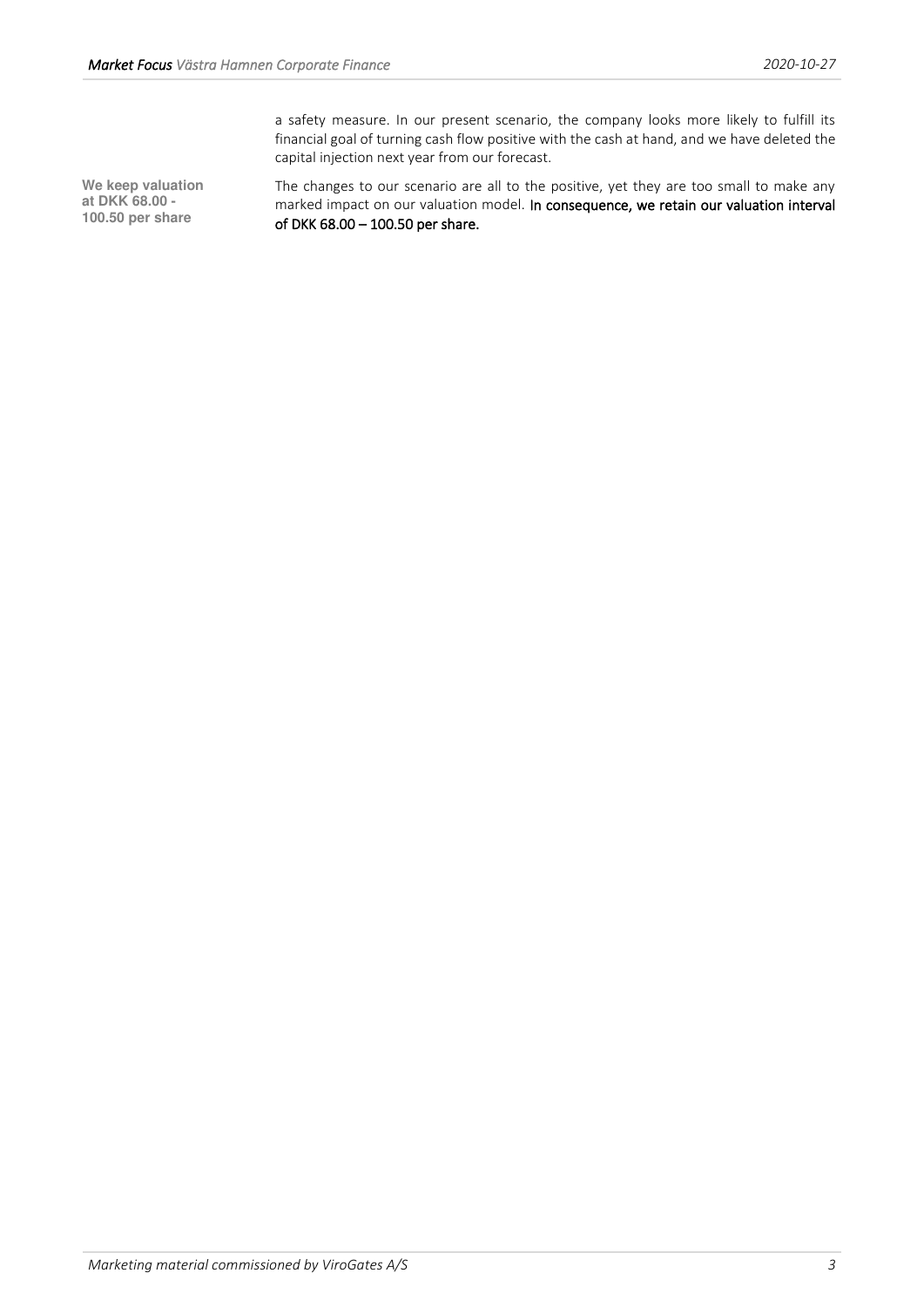| <b>Income Statement - Annual Data</b> |         |         |         |         |         |                |                |         |
|---------------------------------------|---------|---------|---------|---------|---------|----------------|----------------|---------|
| <b>kDKK</b>                           | 2018    | 2019    | 2020e   | 2021e   | 2022e   | 2023e          | 2024e          | 2025e   |
| Net revenues                          | 3316    | 3582    | 5 0 4 8 | 23 450  | 44 948  | 62 285         | 90 625         | 121 678 |
| <b>Total revenues</b>                 | 3316    | 3582    | 5 0 4 8 | 23 450  | 44 948  | 62 285         | 90 625         | 121 678 |
| Cost of goods sold                    | (312)   | (384)   | (1054)  | (4690)  | (9066)  | (12778)        | (19777)        | (27946) |
| <b>Gross profit</b>                   | 3 0 0 4 | 3 1 9 8 | 3994    | 18760   | 35 882  | 49 507         | 70 848         | 93 731  |
| Personnel costs                       | (5858)  | (10839) | (11024) | (12285) | (14624) | (16494)        | (18214)        | (20112) |
| Other external costs                  | (15123) | (11965) | (11692) | (14742) | (17549) | (19793)        | (21856)        | (24135) |
| <b>EBITDA</b>                         | (17977) | (19606) | (18723) | (8267)  | 3710    | 13 220         | 30778          | 49 4 84 |
| Amortisation & depreciation           | (125)   | (116)   | (208)   | (220)   | (288)   | (336)          | (370)          | (394)   |
| <b>EBIT</b>                           | (18102) | (19723) |         | (8487)  | 3 4 21  | 12 8 84        | 30 408         | 49 090  |
|                                       |         |         | (18931) |         |         |                |                |         |
| Net financial items                   | (814)   | (286)   | (268)   | (280)   | (280)   | (280)          | (280)          | (280)   |
| <b>EBT</b>                            | (18916) | (20008) | (19199) | (8767)  | 3 1 4 1 | 12 604         | 30 128         | 48 810  |
| Taxes                                 | 1930    | 1 2 1 2 | 880     | $\sim$  | $\sim$  | $\blacksquare$ | $\blacksquare$ |         |
| Net profit                            | (16986) | (18796) | (18319) | (8767)  | 3 1 4 1 | 12 604         | 30 128         | 48 810  |
| Earnings per share (DKK)              | (5,88)  | (6, 19) | (6, 04) | (2,89)  | 1,04    | 4,15           | 9,93           | 16,09   |
| Growth (%)                            |         |         |         |         |         |                |                |         |
| Net revenues                          | na      | 8,0%    | 40,9%   | 364,6%  | 91,7%   | 38,6%          | 45,5%          | 34,3%   |
| <b>EBITDA</b>                         | na      | na      | na      | na      | na      | 256,4%         | 132,8%         | 60,8%   |
| <b>EBIT</b>                           | na      | na      | na      | na      | na      | 276,6%         | 136,0%         | 61,4%   |
| Net profit                            | na      | na      | na      | na      | na      | 301,2%         | 139,0%         | 62,0%   |
| % of revenues (%)                     |         |         |         |         |         |                |                |         |
| Gross margin                          | 90,6%   | 89,3%   | 79,1%   | 80,0%   | 79,8%   | 79,5%          | 78,2%          | 77,0%   |
| <b>EBITDA</b> margin                  | neg     | neg     | neg     | neg     | 8,3%    | 21,2%          | 34,0%          | 40,7%   |
| <b>EBIT</b> margin                    | neg     | neg     | neg     | neg     | 7,6%    | 20,7%          | 33,6%          | 40,3%   |
| EBT margin                            | neg     | neg     | neg     | neg     | 7,0%    | 20,2%          | 33,2%          | 40,1%   |
| Profit margin                         | neg     | neg     | neg     | neg     | 7,0%    | 20,2%          | 33,2%          | 40,1%   |
| Personnel costs                       | 176,7%  | 302,6%  | 218,4%  | 52,4%   | 32,5%   | 26,5%          | 20,1%          | 16,5%   |
| <b>Total OPEX</b>                     | 632,7%  | 636,6%  | 450,1%  | 115,3%  | 71,6%   | 58,3%          | 44,2%          | 36,4%   |
|                                       |         |         |         |         |         |                |                |         |
| Profitability (%)                     |         |         |         |         |         |                |                |         |
| <b>ROE</b>                            | neg     | neg     | neg     | neg     | 12,0%   | 32,6%          | 43,8%          | 41,5%   |
| <b>ROIC</b>                           | neg     | neg     | neg     | neg     | 16,5%   | 51,7%          | 93,5%          | 127,7%  |
| <b>ROCE</b>                           | neg     | neg     | neg     | neg     | 10,2%   | 26,0%          | 34,5%          | 32,5%   |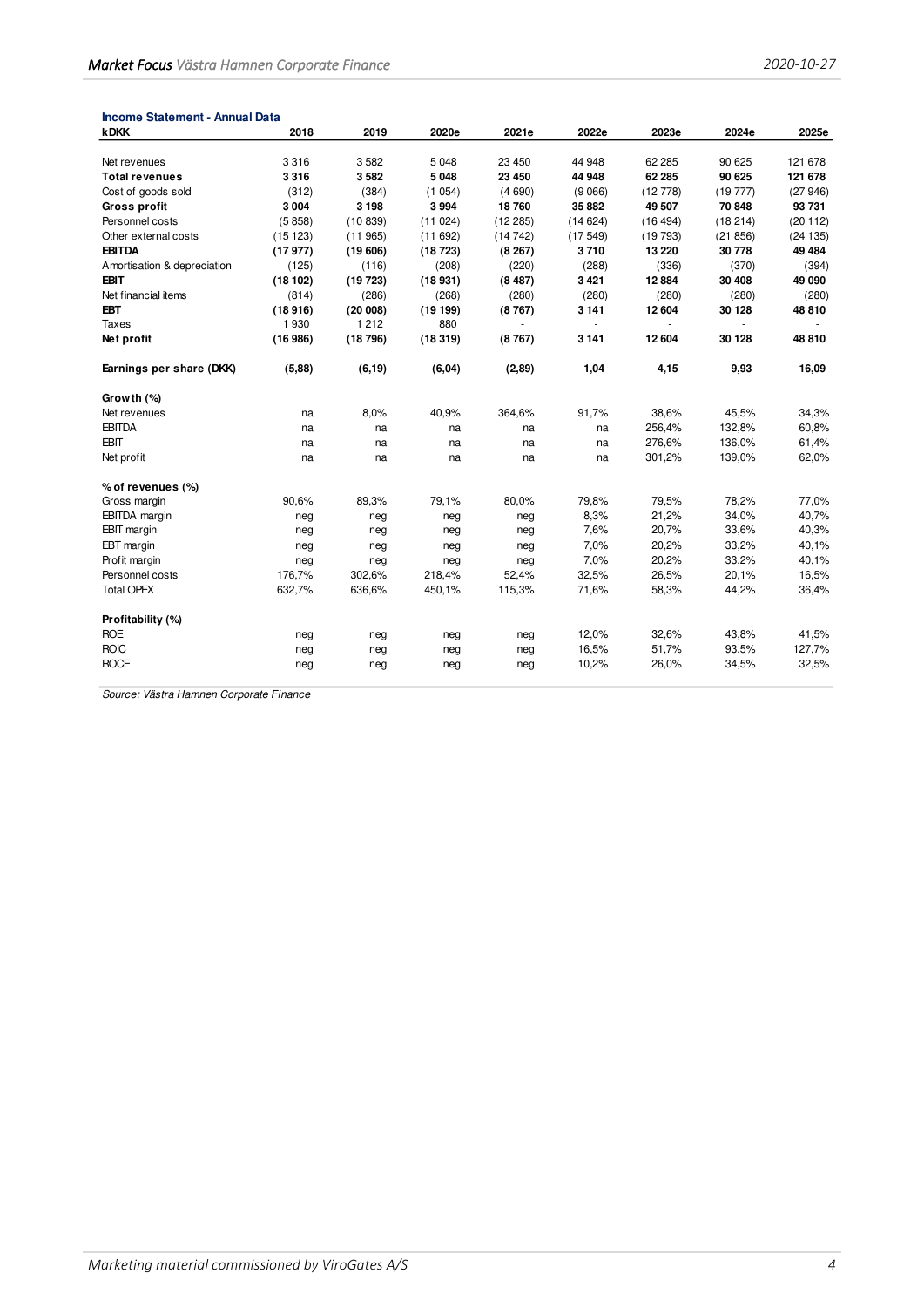| <b>Balance Sheet - Annual Data</b>      |         |                |         |         |         |                |         |         |
|-----------------------------------------|---------|----------------|---------|---------|---------|----------------|---------|---------|
| <b>kDKK</b>                             | 2018    | 2019           | 2020e   | 2021e   | 2022e   | 2023e          | 2024e   | 2025e   |
|                                         |         |                |         |         |         |                |         |         |
| <b>Inventories</b>                      | 694     | 390            | 873     | 3830    | 5953    | 7211           | 9592    | 11 548  |
| Account receivable                      | 431     | 244            | 983     | 4 3 0 9 | 6509    | 8667           | 12870   | 16 033  |
| Other receivables                       | 988     | 2401           | 1 7 9 3 | 3495    | 3495    | 3495           | 3 4 9 5 | 3495    |
| Cash and cash equivalents               | 60 084  | 41 408         | 28 389  | 11 644  | 10724   | 19838          | 44 343  | 88787   |
| <b>Total current assets</b>             | 63 197  | 44 4 43        | 32 038  | 23 277  | 26 680  | 39 211         | 70 301  | 119863  |
| Tangible assets                         | 117     | 548            | 567     | 799     | 963     | 1078           | 1 160   | 1 2 1 8 |
| Intangible assets                       | $\sim$  | ٠              | ٠       | ٠       |         | ٠              |         |         |
| Financial assets                        | 110     | 167            | 171     | 171     | 171     | 171            | 171     | 171     |
| <b>Total fixed assets</b>               | 227     | 715            | 738     | 970     | 1 1 3 4 | 1 2 4 9        | 1 3 3 1 | 1 3 8 9 |
| <b>Total assets</b>                     | 63 4 24 | 45 158         | 32 776  | 24 247  | 27814   | 40 460         | 71 632  | 121 252 |
| Accounts payable                        | 339     | 927            | 546     | 670     | 893     | 1 202          | 1918    | 2475    |
| Short-term debt                         |         | ٠              |         | ٠       |         |                |         |         |
| Other liabilities                       | 2073    | 2015           | 498     | 612     | 815     | 548            | 875     | 1 1 2 9 |
| <b>Total current liabilities</b>        | 2412    | 2942           | 1044    | 1 2 8 2 | 1708    | 1750           | 2794    | 3604    |
| Other provisions                        | ٠       | $\blacksquare$ |         |         |         | $\blacksquare$ |         |         |
| <b>Total equity</b>                     | 61 011  | 42 215         | 31 731  | 22 964  | 26 105  | 38709          | 68 837  | 117 647 |
| <b>Total equity and liabilities</b>     | 63 4 23 | 45 157         | 32775   | 24 246  | 27813   | 40 459         | 71 630  | 121 250 |
| Source: Västra Hamnen Cornorate Finance |         |                |         |         |         |                |         |         |

| <b>Cash flow statement</b>  |                          |          |          |         |                          |         |        |        |
|-----------------------------|--------------------------|----------|----------|---------|--------------------------|---------|--------|--------|
| <b>kDKK</b>                 | 2018                     | 2019e    | 2020e    | 2021e   | 2022e                    | 2023e   | 2024e  | 2025e  |
|                             |                          |          |          |         |                          |         |        |        |
| Operating activities        | 17 081)                  | (17 963) | (18 111) | (8547)  | 3 4 3 0                  | 12 940  | 30 498 | 49 204 |
| Changes in w orking capital | 701                      | (110)    | (2512)   | (7746)  | (3897)                   | (3374)  | (5541) | (4308) |
| Investing activities        | (2)                      | (603)    | (231)    | (452)   | (452)                    | (452)   | (452)  | (452)  |
| Financing activities        | 75 000                   | ۰        | 7835     |         | $\overline{\phantom{a}}$ | ۰       | ۰      |        |
| Cash flow for the period    | 58 618                   | (18 676) | (13 019) | (16745) | (920)                    | 9 1 1 4 | 24 506 | 44 444 |
| Beginning cash balance      | ۰                        | 58 618   | 39 942   | 26 923  | 10 178                   | 9 2 5 8 | 18 372 | 42 877 |
| Adjustments                 | $\overline{\phantom{a}}$ | ۰        |          |         | $\overline{\phantom{a}}$ |         |        |        |
| Ending cash balance         | 58 618                   | 39 942   | 26 923   | 10 178  | 9 2 5 8                  | 18 372  | 42877  | 87 321 |
|                             |                          |          |          |         |                          |         |        |        |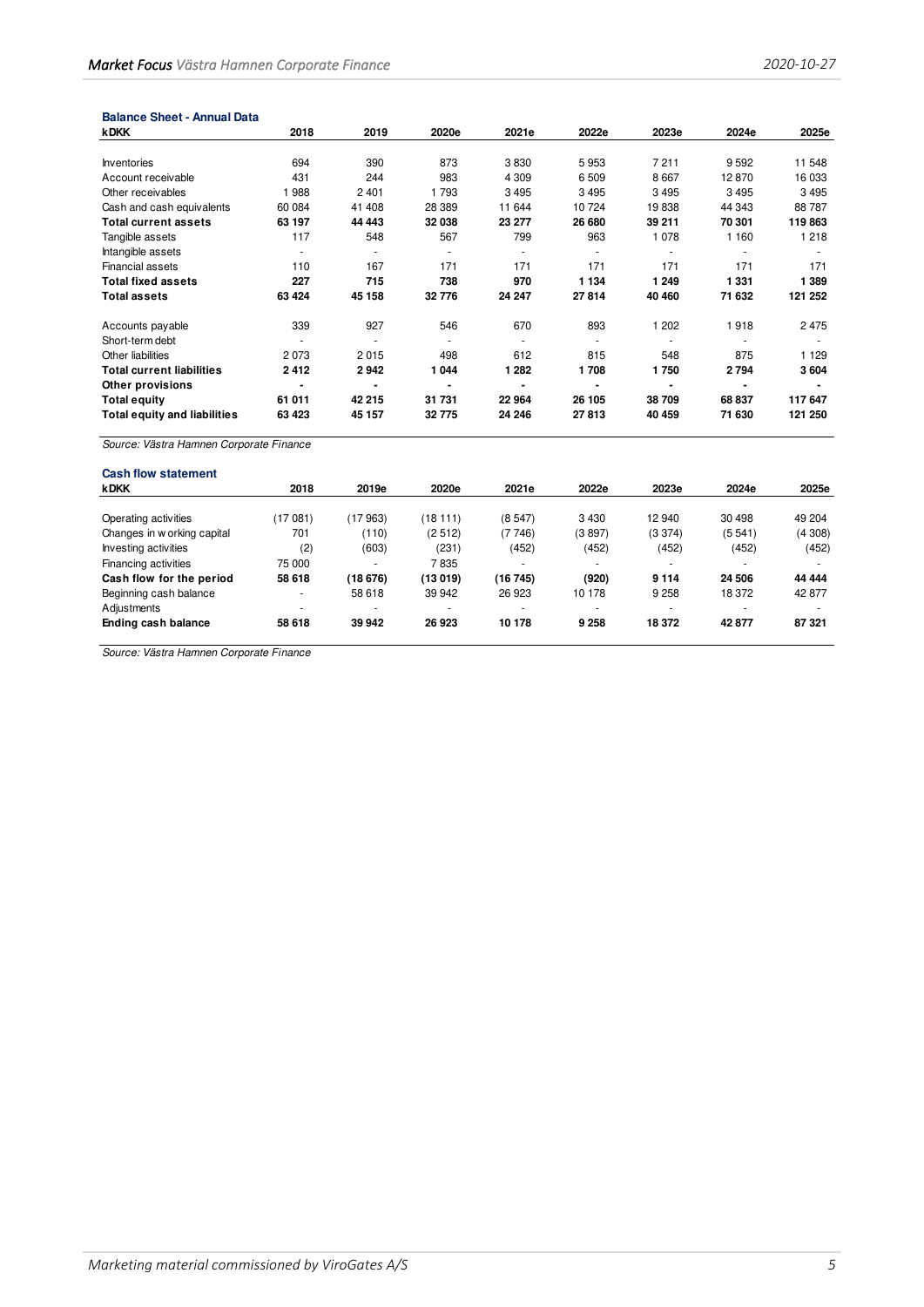| <b>Income Statement - Quarterly Data</b> |         |         |         |            |         |          |          |          |
|------------------------------------------|---------|---------|---------|------------|---------|----------|----------|----------|
| <b>kDKK</b>                              | Q3 2019 | Q4 2019 | Q1 2020 | Q2 2020    | Q3 2020 | Q4 2020e | Q1 2021e | Q2 2021e |
|                                          |         |         |         |            |         |          |          |          |
| Net revenues                             | 551     | 461     | 445     | 760        | 1850    | 1993     | 2720     | 4 9 0 3  |
| <b>Total revenues</b>                    | 551     | 461     | 445     | 760        | 1850    | 1993     | 2720     | 4903     |
| Cost of goods sold                       | (88)    | (127)   | (147)   | (182)      | (326)   | (399)    | (544)    | (981)    |
| Gross profit                             | 463     | 334     | 298     | 578        | 1 5 2 4 | 1594     | 2 1 7 6  | 3922     |
| Personnel costs                          | (1975)  | (3116)  | (2890)  | (2819)     | (2561)  | (2754)   | (2871)   | (3 000)  |
| Other external costs                     | (2725)  | (4192)  | (3787)  | (2 268)    | (2883)  | (2754)   | (3445)   | (3601)   |
| <b>EBITDA</b>                            | (4237)  | (6974)  | (6379)  | (4509)     | (3920)  | (3915)   | (4139)   | (2679)   |
| Amortisation & depreciation              | 0       | (54)    | (54)    | (54)       | (59)    | (41)     | (47)     | (53)     |
| EBIT                                     | (4237)  | (7028)  | (6433)  | (4563)     | (3979)  | (3956)   | (4186)   | (2732)   |
| Net financial items                      | (66)    | (60)    | (76)    | (48)       | (74)    | (70)     | (70)     | (70)     |
| <b>EBT</b>                               | (4303)  | (7089)  | (6509)  | (4611)     | (4053)  | (4026)   | (4256)   | (2802)   |
| <b>Taxes</b>                             | 309     | 311     | 322     | 253        | 305     |          |          |          |
| Net profit                               | (3994)  | (6778)  | (6187)  | (4358)     | (3748)  | (4026)   | (4256)   | (2802)   |
| Earnings per share (DKK)                 | (1, 32) | (2, 23) | (2,04)  | (1, 44)    | (1, 24) | (1, 33)  | (1, 40)  | (0,92)   |
| Y-o-Y Growth (%)                         |         |         |         |            |         |          |          |          |
| Net revenues                             | (33,2%) | (44,2%) | (59,7%) | $(48,1\%)$ | 235,8%  | 332,6%   | 511,3%   | 545,1%   |
| <b>EBITDA</b>                            | na      | na      | na      | na         | na      | na       | na       | na       |
| <b>EBIT</b>                              | na      | na      | na      | na         | na      | na       | na       | na       |
| Net profit                               | na      | na      | na      | na         | na      | na       | na       | na       |
| % of revenues (%)                        |         |         |         |            |         |          |          |          |
| Gross margin                             | 84,1%   | 72,5%   | 67,0%   | 76,1%      | 82,4%   | 80,0%    | 80,0%    | 80,0%    |
| <b>EBITDA</b> margin                     | neg     | neg     | neg     | neg        | neg     | neg      | neg      | neg      |
| <b>EBIT</b> margin                       | neg     | neg     | neg     | neg        | neg     | neg      | neg      | neg      |
| EBT margin                               | neg     | neg     | neg     | neg        | neg     | neg      | neg      | neg      |
| Profit margin                            | neg     | neg     | neg     | neg        | neg     | neg      | neg      | neg      |
| Personnel costs                          | 358,6%  | 676,5%  | 649,4%  | 370,9%     | 138,4%  | 138,2%   | 105,5%   | 61,2%    |
| <b>Total OPEX</b>                        | 853,2%  | 1586,6% | 1500,4% | 669,3%     | 294,3%  | 276,5%   | 232,2%   | 134,6%   |
| Profitability (%)                        |         |         |         |            |         |          |          |          |
| <b>ROE</b>                               | neg     | neg     | neg     | neg        | neg     | neg      | neg      | neg      |
| <b>ROIC</b>                              | neg     | neg     | neg     | neg        | neg     | neg      | neg      | neg      |
| <b>ROCE</b>                              | neg     | neg     | neg     | neg        | neg     | neg      | neg      | neg      |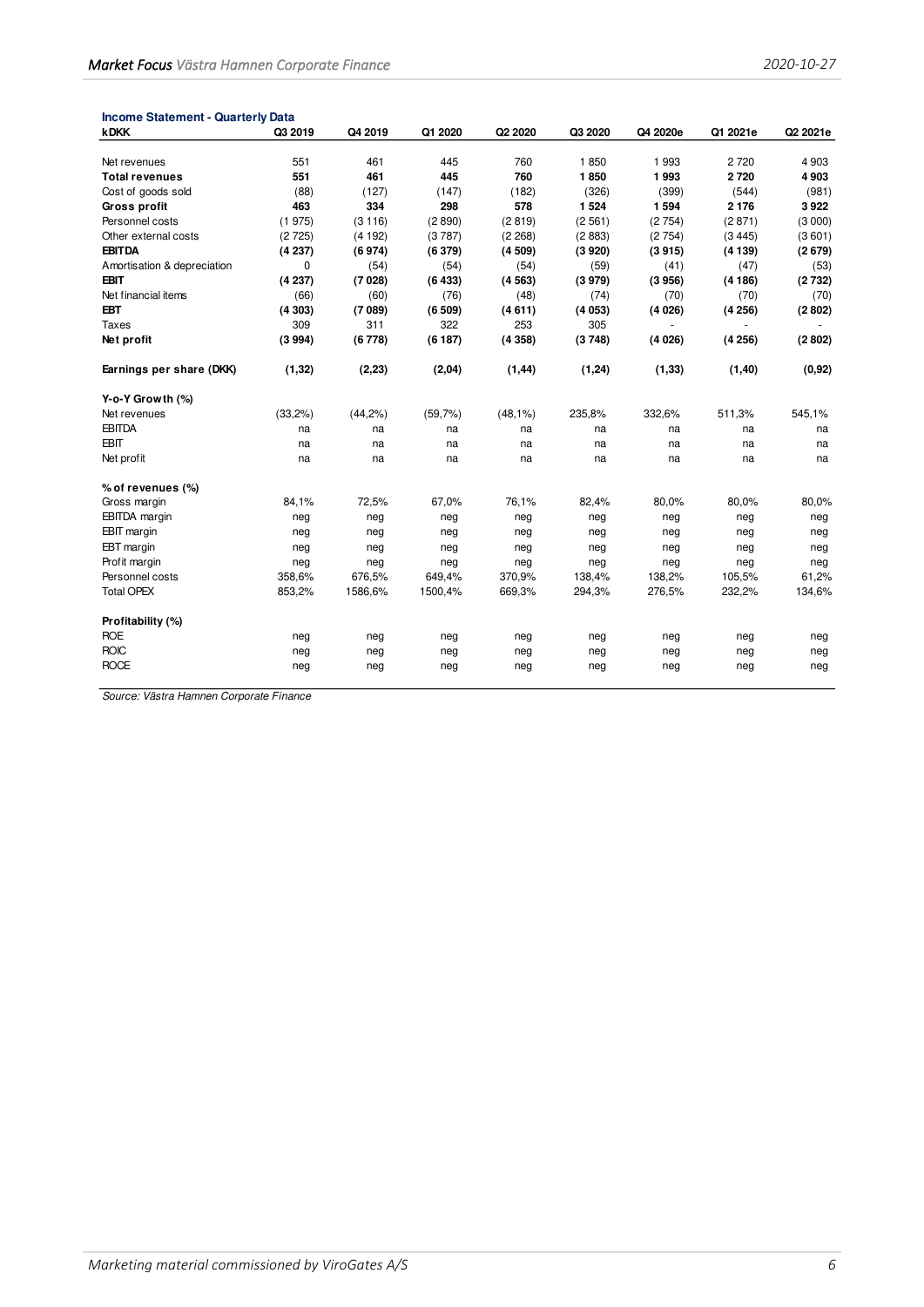| <b>kDKK</b>                             | Q3 2019        | Q4 2019 | Q1 2020 | Q2 2020 | Q3 2020 | Q4 2020e | Q1 2021e | Q2 2021e |
|-----------------------------------------|----------------|---------|---------|---------|---------|----------|----------|----------|
|                                         |                |         |         |         |         |          |          |          |
| Inventories                             | 741            | 390     | 249     | 488     | 586     | 873      | 1 1 9 3  | 2 1 4 9  |
| Account receivable                      | 129            | 244     | 253     | 564     | 1 3 2 4 | 983      | 1 3 4 2  | 2418     |
| Other receivables                       | 3 4 3 5        | 2401    | 2 3 5 8 | 2604    | 2417    | 1793     | 2 1 7 6  | 3432     |
| Cash and cash equivalents               | 47 626         | 41 408  | 35 725  | 39 433  | 38 030  | 28 389   | 23 387   | 17 353   |
| <b>Total current assets</b>             | 51931          | 44 443  | 38 585  | 43 089  | 42 357  | 32 038   | 28 098   | 25 352   |
| Tangible assets                         | 257            | 548     | 494     | 441     | 495     | 567      | 633      | 693      |
| Intangible assets                       |                |         |         |         |         |          |          |          |
| Financial assets                        | 279            | 167     | 167     | 167     | 171     | 171      | 171      | 171      |
| <b>Total fixed assets</b>               | 536            | 715     | 661     | 608     | 666     | 738      | 804      | 864      |
| <b>Total assets</b>                     | 52 467         | 45 158  | 39 246  | 43 697  | 43 023  | 32776    | 28 901   | 26 215   |
| Accounts payable                        | 1 385          | 927     | 1 2 4 2 | 1 276   | 1 0 2 2 | 546      | 745      | 806      |
| Short-term debt                         |                |         |         |         |         |          |          |          |
| Other liabilities                       | 2089           | 2015    | 1977    | 2916    | 6 2 4 3 | 498      | 680      | 735      |
| <b>Total current liabilities</b>        | 3474           | 2942    | 3219    | 4 1 9 2 | 7 2 6 5 | 1044     | 1425     | 1541     |
| Other provisions                        | $\blacksquare$ |         |         |         |         |          |          |          |
| <b>Total equity</b>                     | 48 993         | 42 215  | 36 028  | 39 505  | 35757   | 31 731   | 27 475   | 24 673   |
| <b>Total equity and liabilities</b>     | 52 466         | 45 157  | 39 247  | 43 697  | 43 022  | 32775    | 28 900   | 26 214   |
|                                         |                |         |         |         |         |          |          |          |
| Source: Västra Hamnen Corporate Finance |                |         |         |         |         |          |          |          |
|                                         |                |         |         |         |         |          |          |          |
| <b>Cash flow statement</b>              |                |         |         |         |         |          |          |          |

| <b>kDKK</b>                 | Q3 2019                  | Q4 2019 | Q1 2020    | Q2 2020 | Q3 2020                  | Q4 2020e | Q1 2021e                 | Q2 2021e |
|-----------------------------|--------------------------|---------|------------|---------|--------------------------|----------|--------------------------|----------|
|                             |                          |         |            |         |                          |          |                          |          |
| Operating activities        | (4553)                   | (4856)  | (6133)     | (4304)  | (3689)                   | (3985)   | (4209)                   | (2749)   |
| Changes in w orking capital | 2 2 1 5                  | 130)    | 450        | 177     | 2 4 0 4                  | (5543)   | (680)                    | (3172)   |
| Investing activities        | (202)                    | (232)   | <b>100</b> |         | (118)                    | (113)    | (113)                    | (113)    |
| Financing activities        | $\overline{\phantom{0}}$ |         |            | 7835    | $\overline{\phantom{a}}$ |          | $\overline{\phantom{a}}$ |          |
| Cash flow for the period    | (2540)                   | (6218)  | (5683)     | 3708    | (1403)                   | (9641)   | (5002)                   | (6034)   |
| Beginning cash balance      | 50 165                   | 47 626  | 41 408     | 35 725  | 39 433                   | 38 030   | 28 3 89                  | 23 387   |
| Adjustments                 | $\overline{\phantom{0}}$ |         |            |         | $\overline{\phantom{a}}$ |          |                          |          |
| Ending cash balance         | 47 626                   | 41 408  | 35 725     | 39 433  | 38 030                   | 28 3 89  | 23 387                   | 17 353   |
|                             |                          |         |            |         |                          |          |                          |          |